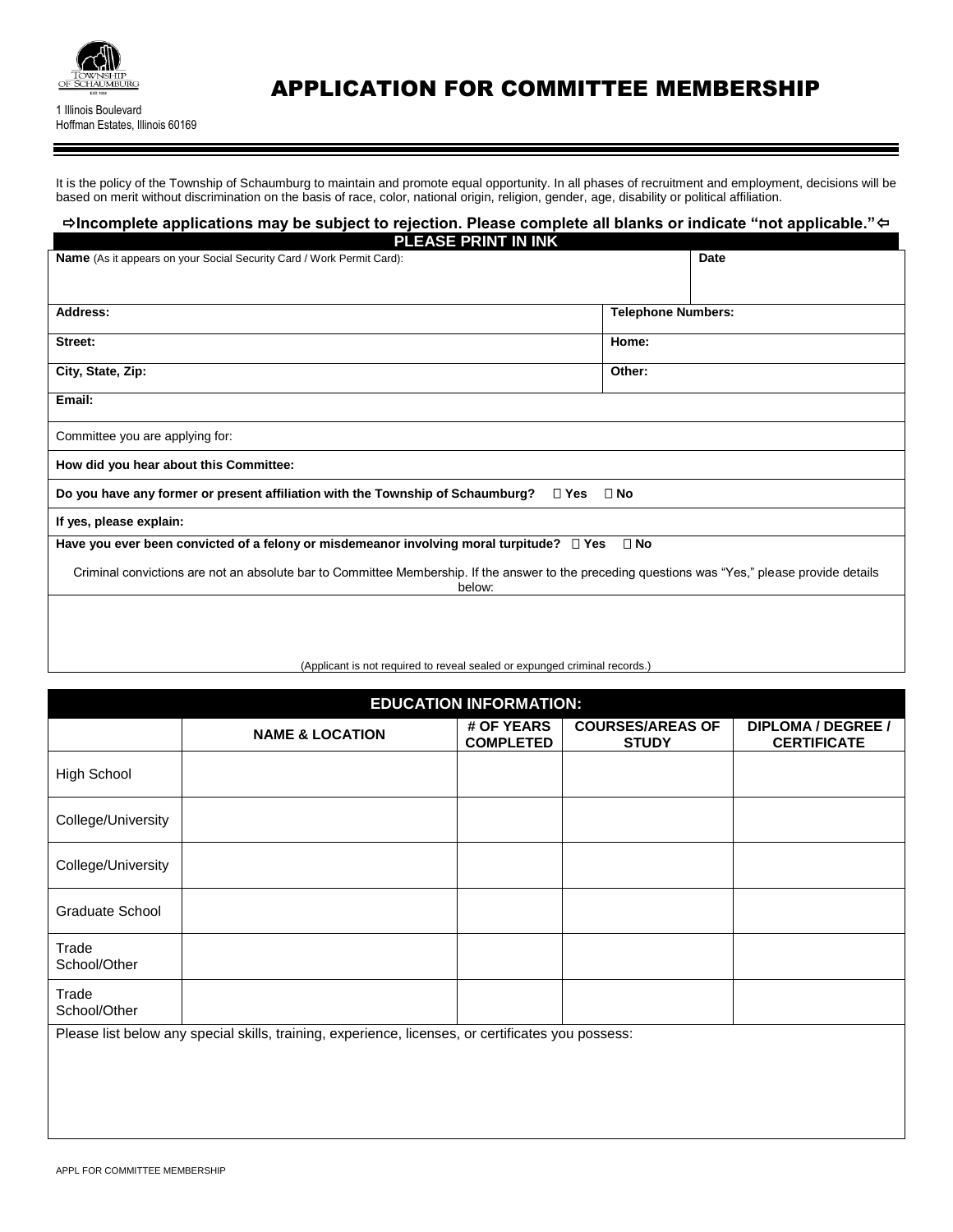### **EMPLOYMENT HISTORY:**

THIS PORTION OF THE APPLICATION MUST BE COMPLETED EVEN IF SUPPLEMENTED BY A RESUME.

|                                                      | List names of employers in consecutive order with present or last employer listed first. |    |  |                |  |                           |  |          |  |
|------------------------------------------------------|------------------------------------------------------------------------------------------|----|--|----------------|--|---------------------------|--|----------|--|
| FROM:                                                |                                                                                          | TO |  | YOUR POSITION: |  |                           |  |          |  |
| EMPLOYER                                             |                                                                                          |    |  |                |  |                           |  | LOCATION |  |
| <b>TYPE OF BUSINESS</b>                              |                                                                                          |    |  |                |  | <b>REASON FOR LEAVING</b> |  |          |  |
| BRIEF DESCRIPTION OF YOUR DUTIES & RESPONSIBILITIES: |                                                                                          |    |  |                |  |                           |  |          |  |
|                                                      |                                                                                          |    |  |                |  |                           |  |          |  |

| FROM:                                                |  | TO |                           | YOUR POSITION: |  |                 |  |  |
|------------------------------------------------------|--|----|---------------------------|----------------|--|-----------------|--|--|
| EMPLOYER                                             |  |    |                           |                |  | <b>LOCATION</b> |  |  |
| <b>TYPE OF BUSINESS</b>                              |  |    | <b>REASON FOR LEAVING</b> |                |  |                 |  |  |
| BRIEF DESCRIPTION OF YOUR DUTIES & RESPONSIBILITIES: |  |    |                           |                |  |                 |  |  |
|                                                      |  |    |                           |                |  |                 |  |  |

| FROM:                   |                                                      | TO |  | YOUR POSITION: |  |                           |          |  |  |  |
|-------------------------|------------------------------------------------------|----|--|----------------|--|---------------------------|----------|--|--|--|
| <b>EMPLOYER</b>         |                                                      |    |  |                |  |                           | LOCATION |  |  |  |
| <b>TYPE OF BUSINESS</b> |                                                      |    |  |                |  | <b>REASON FOR LEAVING</b> |          |  |  |  |
|                         | BRIEF DESCRIPTION OF YOUR DUTIES & RESPONSIBILITIES: |    |  |                |  |                           |          |  |  |  |
|                         |                                                      |    |  |                |  |                           |          |  |  |  |

## **FRATERNAL & CIVIC ORGANIZATIONS & DATES OF MEMBERSHIP**

| ORGANIZATION:        |
|----------------------|
| DATES OF MEMBERSHIP: |
|                      |
| ORGANIZATION:        |
| DATES OF MEMBERSHIP: |
| ORGANIZATION:        |
| DATES OF MEMBERSHIP: |

## **PRIOR PUBLIC SERVICE**

| ORGANIZATION: | DATES: |  |
|---------------|--------|--|
| ORGANIZATION: | DATES: |  |
| ORGANIZATION: | DATES: |  |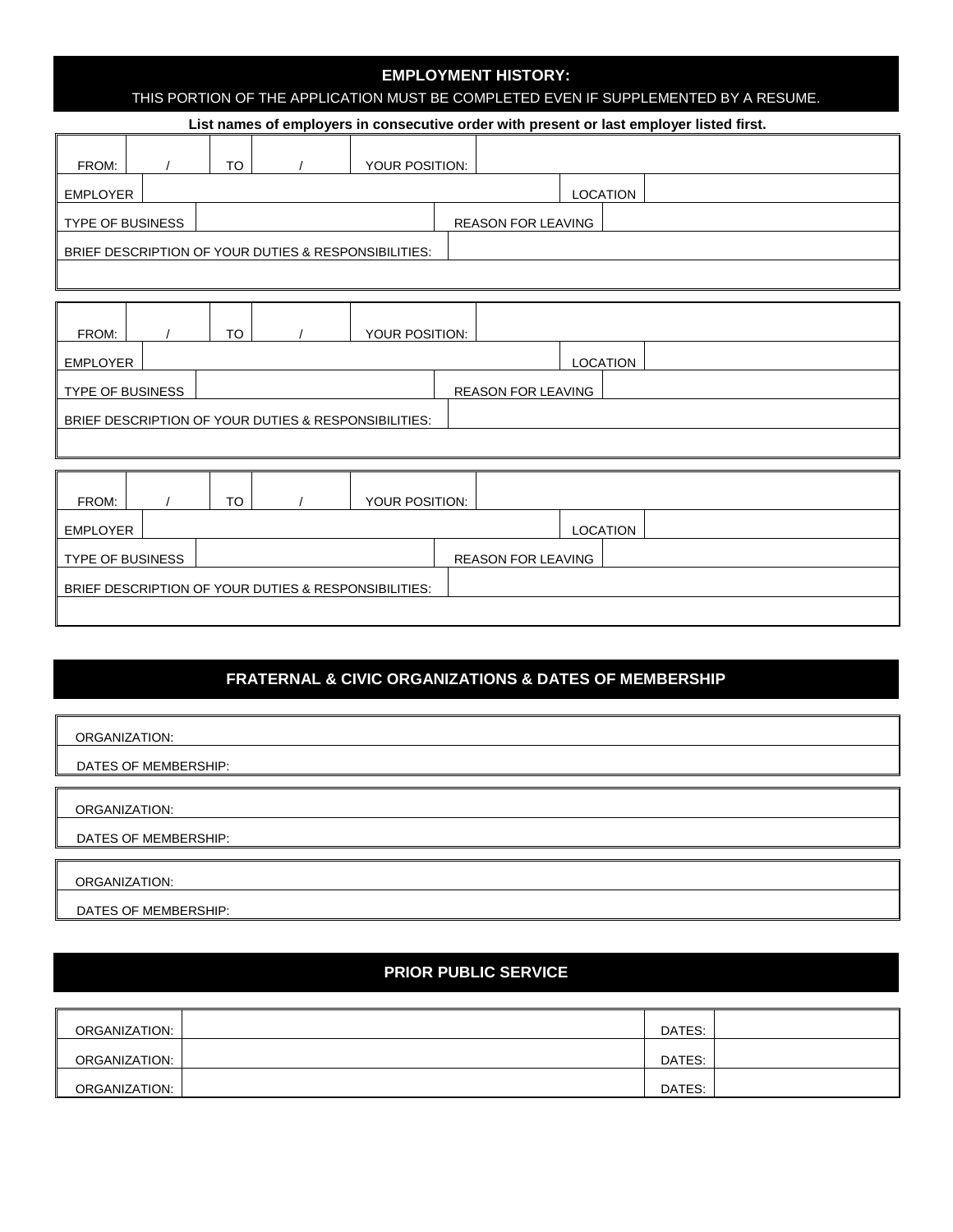## **EXPLANATION OF INTERRUPTIONS IN EMPLOYMENT HISTORY**

*Please explain any gaps in employment history if any:*

(Attach additional page if necessary)

## **PERSONAL REFERENCES**

*Please provide three (3) individuals who you have been associated with for three (3) or more years, other than relatives, who can attest to your character or fitness for the position you are applying.*

| Name          |  | Phone #           |  |
|---------------|--|-------------------|--|
|               |  |                   |  |
| Address       |  |                   |  |
| Relationship: |  | # of Years Known: |  |
|               |  |                   |  |
| Name          |  | Phone #           |  |
| Address       |  |                   |  |
| Relationship: |  | # of Years Known: |  |
|               |  |                   |  |
| Name          |  | Phone #           |  |
| Address       |  |                   |  |
| Relationship: |  | # of Years Known: |  |

| <b>REASON FOR REQUESTING APPOINTMENT:</b> |  |
|-------------------------------------------|--|
|                                           |  |
|                                           |  |
|                                           |  |
|                                           |  |
|                                           |  |

| <b>CONTRIBUTION APPLICANT EXPECTS TO MAKE TO THE TOWNSHIP OF SCHAUMBURG:</b> |  |  |  |  |  |
|------------------------------------------------------------------------------|--|--|--|--|--|
|                                                                              |  |  |  |  |  |
|                                                                              |  |  |  |  |  |
|                                                                              |  |  |  |  |  |
|                                                                              |  |  |  |  |  |
|                                                                              |  |  |  |  |  |